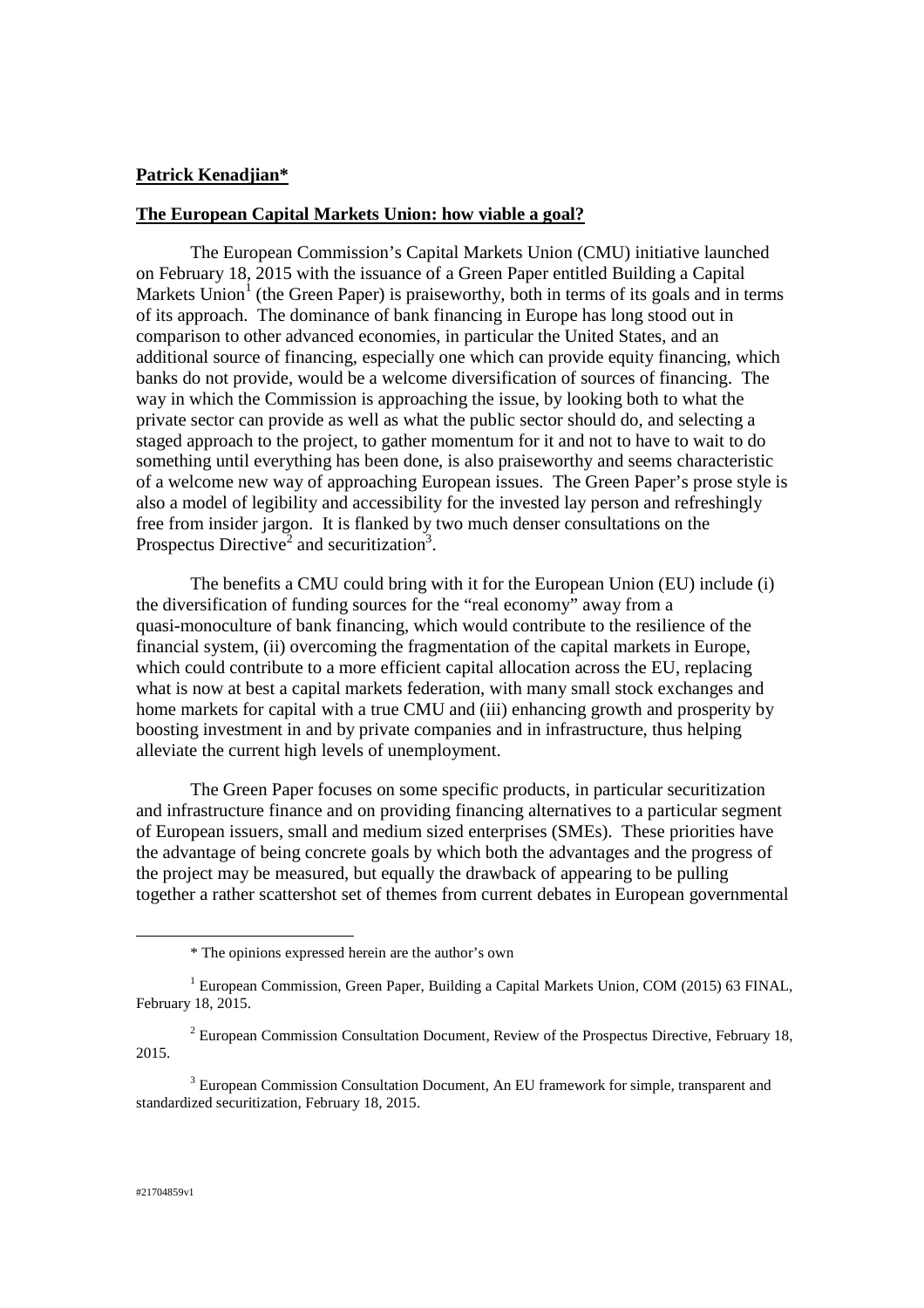and financial circles. In particular, pairing together aid to SMEs, the poster child of what everyone agrees Europe does well in the "real economy," and the revival of securitization, the bad boy of the financial crisis of 2008/2009, makes for quite an odd couple of priorities, and several participants at the conference questioned how much systematic thinking had gone into the Commission's proposal. Of course the Commission only took office on November 1, 2014 and the CMU proposal was pushed to the fore quickly as a matter of political and economic priority, to put as much skin on the bones of an appealing slogan launched last July 15 in the European Parliament by the newly elected Commission President, Mr. Juncker and put on the desk of a new commissioner, Lord Hill of Oareford, who leads a newly revised and renamed Directorate for Financial Stability, Financial Services and Capital Markets Union, successor to the Internal Markets and Services Directorate led by former Commissioner Barnier. That they came up with as cogent a project as they did in as short a time is a tribute to all concerned.

The Green Paper offers up a set of five principles: (i) maximizing the benefits of capital markets for the economy, jobs and growth; (ii) creating a single market for capital for all 28 Member States by removing barriers to cross-border investment and fostering stronger connections with global capital markets; (iii) being founded on financial stability, with a single rule book effectively and consistently enforced; (iv) ensuring consumer and investor protection; and (v) attracting investment "from all over the world." The goals of the project are to improve access to financing for business across Europe (in particular SMEs) and investment projects such as infrastructure; increasing and diversifying sources of funding from investors in the European Union (EU) and "all over the world;" and making markets work more effectively and efficiently within Member States and crossborder across the EU. The time line proposed by the Green Paper includes a consultation phase which closes on May 13, 2015, followed by an action plan to be published by the Commission during the third quarter 2015, with the building blocks of a "well regulated and fully functioning Capital Markets Union" in the EU by 2019<sup>4</sup>.

The consultation is meant to identify the nature of the problems currently limiting capital markets in Europe, possible solutions and their prioritization. In line with the new European Commission's overall approach, which prides itself on introducing only onefifth as many legislative initiatives as its predecessor, there is less emphasis on legislation and more openness to market driven solutions. In line with the pragmatism expected of a Commissioner from the United Kingdom, the proposed approach is made up of individual steps in a phased approach, meant to harvest "low hanging fruit" first to build up momentum to tackle more contentious issues in a medium term and then a long term, rather than succumbing to the temptation of offering an overarching vision of what the Capital Markets Union should look like in the end.

This approach is refreshing but also has its limitations. It shows an openness to collecting the views of both providers and users of capital and a willingness to start small to achieve a larger goal. But, precisely because the outlines of the larger goal remain

<sup>&</sup>lt;sup>4</sup> Green Paper, see footnote 1 above.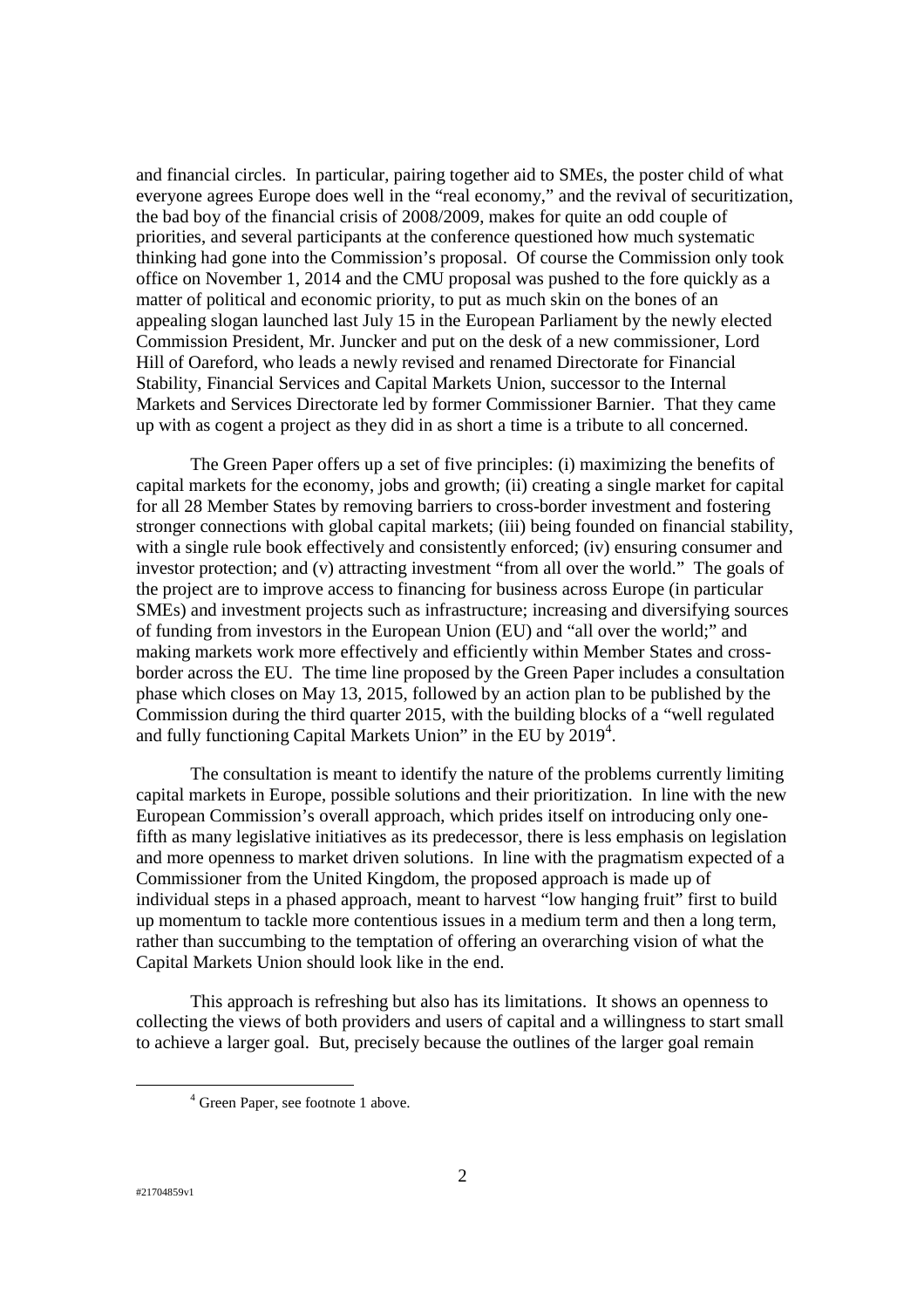rather unclear, the approach runs the risk of resulting in a grab bag of initiatives chosen because they seem easier to achieve or happen to be top of mind in Brussels or London City circles rather than because they are the best steps towards a more unified capital market in Europe. Commissioner Hill stated at an appearance at Washington's Brookings Institution on February 25, 2105 that he views this as building from the bottom up versus providing a blueprint of what the project would look like if it were being built from scratch, balancing the goal against the disruption, with early measures being the pegs in the ground which will allow the project to build momentum to tackle the more difficult questions later.

The problem with this approach is that it may just as easily lose as gain momentum. There is a well observed phenomenon in the arc of reforms after a crisis, according to which the pendulum swings most strongly towards reform in the immediate aftermath of a crisis, which is when it is easiest to undertake the most difficult reforms, and then swings back the other way, making additional reforms ever more difficult. The 2008/2009 crisis provided the impetus for the passage of the Dodd-Frank Wall Street Reform and Consumer Protection Act of 2010 in the United States (US) and the Basel III reforms at the G-20 level. Both those reforms are being increasingly called into question by segments of the financial industry and certain politicians as the financial crisis recedes into the past. Likewise the Euro crisis provided the impetus for the Banking Union in the Eurozone. The CMU is at least in part a reaction to the slower recovery from these two crises in the EU, but whether there is enough impetus left from either of these crises to fuel serious reforms in the capital markets in Europe and whether that impetus will wax or wane over the life of the project is yet to be seen. It is to be feared that in the absence of either a big idea to ignite enthusiasm for the project or a deepening of the current stagnation into another crisis, the impetus is likely to wane, in particular in view of what could be termed a rather relaxed timetable with building blocks (not completion) in place only by 2019. Of course, the year 2019 was presumably chosen as a practical "drop dead" date for legislation, since that is when the current legislative term of the European Parliament ends and any legislation not adopted by them would face an uncertain future with a new Parliament and Commission.

The issue of momentum is an important one given that it is likely to affect central elements of the project. One example of this is enunciated in the third principle of the Green Paper, "a single rulebook for financial services which is effectively and consistently enforced"<sup>5</sup> (emphasis added). This raises the question of how to deal with the discretion that the 28 Member State securities regulators have in interpreting the rules of the "single rule book" that the European Securities Markets Authority (ESMA) writes. Anyone who has ever participated in a cross-border initial public offering (IPO) in the EU knows how different these interpretations can be. As Nicolas Véron and Gutram Wolff note in their excellent piece on the CMU, "[o]verwhelming evidence from market participants suggests that the current regime of national implementation and enforcement of even the most harmonized EU regulations results in diverging practices and market

<sup>&</sup>lt;sup>5</sup> Green Paper, p.5.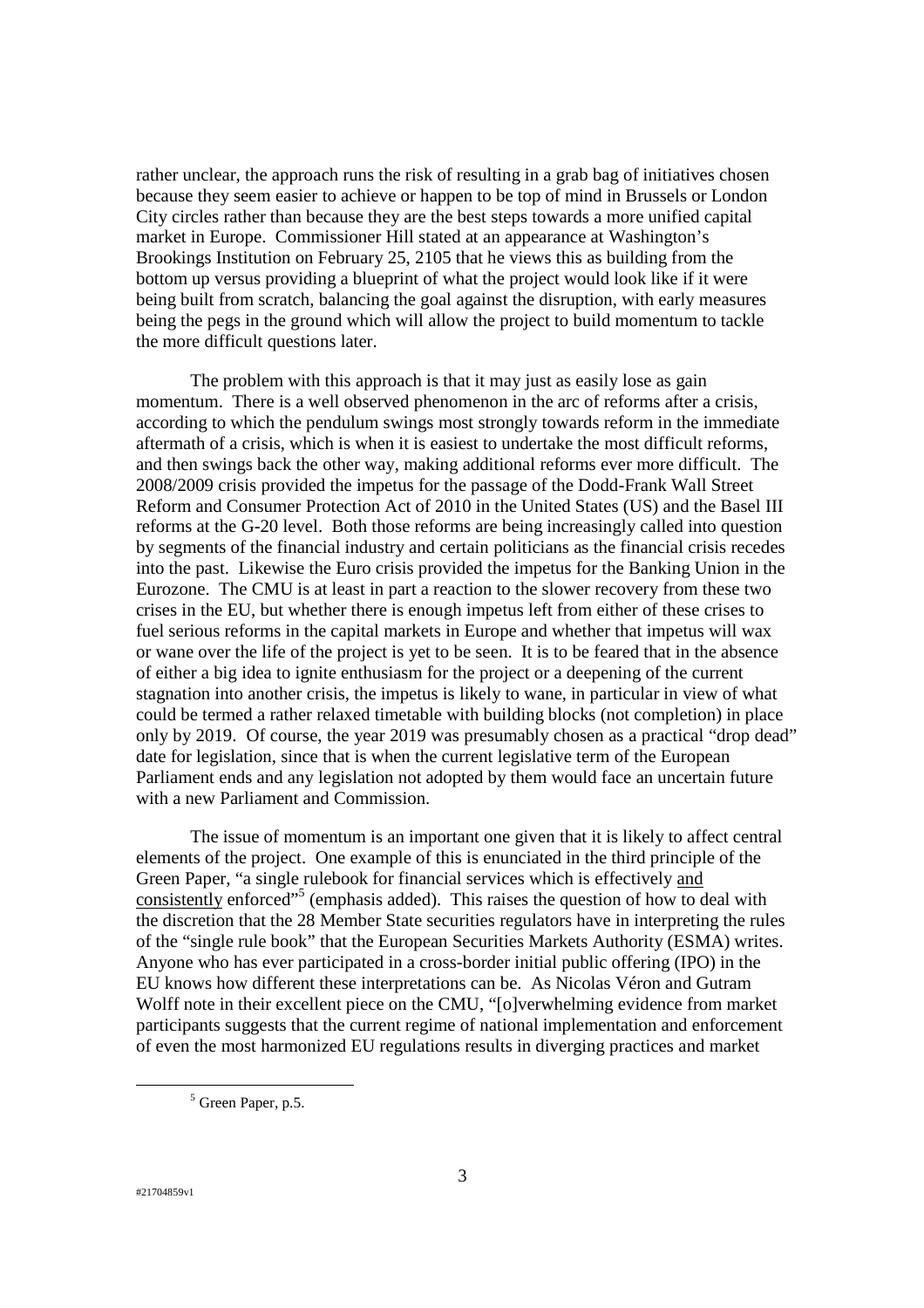fragmentation."<sup>6</sup> The problem is very well put in a speech they cite by Steven Maijoor, Chair of ESMA in which he said that the breadth and complexity of the single rule book gives regulators the latitude to make so many choices, including interpretation of the rules and intensity of supervision that "diversity in these choices will have the result that the single rule book will not in fact be seen as such by investors and market participants."<sup>7</sup> We will return below to how difficult solving this problem may be from an institutional point of view and it is not clear that putting off its resolution will make it easier to deal with in the future. The staged approach may simply result in kicking the bigger cans down the road, an exercise in which many commentators think Europe has few peers, with the exception of course of the United States.

In his February 25 remarks at Brookings, Lord Hill said the project was an ambitious one, but the Green Paper leaves open how ambitious it will be and one public sector participant in the conference queried whether the consensus we were achieving in favor of the project might not be due precisely to the uncertainty over how ambitious it would be. A more systematic approach towards CMU, as suggested by Cyrus Ardalan, Vice Chairman of Barclays Bank, would involve an attempt to match up fundamental drivers for the three main constituencies in the capital markets, issuers, investors and intermediaries with the key reforms required to facilitate those drivers to create an effective ecosystem in which products will develop. I would add that for each driver it will be important to distinguish "nice to have" elements from essential elements. For more detail, I refer the reader to the accompanying article by Cyrus Ardalan in this volume.

It is quite clear that the contrast between the US and the EU in terms of the percentage of financing provided by the capital markets and the banking sector, coupled with the slower recovery of the EU from the crisis of 2008/2009 and the natural limitations on banks expanding the provision of credit in the aftermath of a balance sheet crisis, exacerbated in this instance by changes in capital requirements for banks in reaction to the last crisis, have naturally turned minds to thinking that Europe could profit from expanding the proportion of financing channeled through the capital markets rather than through banks.

It is generally – albeit not universally – accepted that in a balance sheet recession not only does the private sector focus on paying down debt and is thus reluctant to borrow and spend, causing sustained weakness in aggregate demand and lower growth, but that the banking sector is also less willing to lend because it needs to improve its balance sheet and increase its reserves. Thus, the natural tendency of the private sector to retrench is reinforced by the difficulty the banking sector has in providing funding. A bank which is deleveraging in a recession is generally doing so not by raising new equity

<sup>&</sup>lt;sup>6</sup> Nicolas Véron and Gutram B. Wolff, Capital Markets Union: A Vision for the Long Term, Bruegel Policy Contribution, Issue 2015/05, April 2015, p.11

<sup>&</sup>lt;sup>7</sup> Steven Maijoor, "Regulations, pension funds and efficient financial markets," Speech at the National Association of Pension Funds Investment Conference in Edinburgh, March 2015.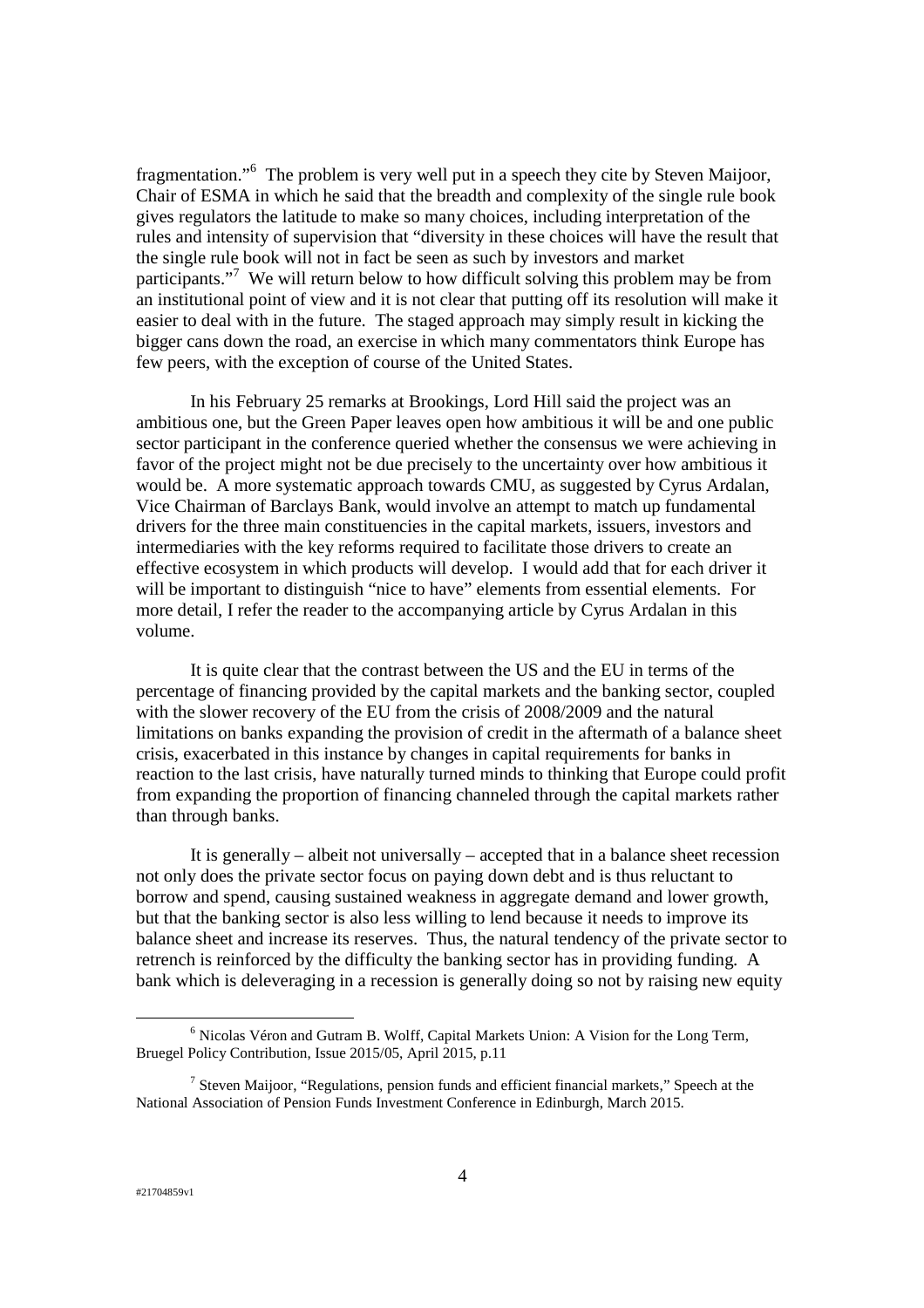capital in the market, but by shedding assets in various ways, including by not rolling over existing loans or extending new ones. Shedding assets also maintains downward pressure on asset prices which can exacerbate bank losses, making them even more reluctant to lend, regardless of whether there are borrowers willing to take on new debt. While the extent of this reluctance appears to depend on the strength of the balance sheet of the banks involved and the degree to which they rely on wholesale funding, with banks which have the weakest balance sheets and are most reliant on wholesale funding most being severely affected, there is ample evidence that the banking sector is a pro-cyclical element in a balance sheet recession, as bankers' ability to borrow from each other and to replenish their capital from the market is reduced. Over time, as bank balance sheets recover, this effect will diminish, which could also have the effect of slowing the momentum for the more difficult reforms required by CMU.

For the moment, however, the effect is present and the reforms in the capital adequacy rules for banks under the Basel III regime have contributed to reinforcing this element. Banks not only have to hold more capital, with many elements which previously counted as capital being phased out, but will also need to maintain a leverage ratio based on total balance sheet assets, not just measured by risk weighted assets, so that the bar for bank capital is being raised at a time when sources to replenish it, whether from the market or from retained earnings are not plentiful.

There is on the other hand academic research which supports the idea that in the aftermath of a balance sheet recession capital markets will be in a position to provide more financing more rapidly than a banking sector which needs to deleverage, and also that there is an argument from financial stability in favor of diversifying away from a monoculture of bank financing towards a more balanced approach to financing the "real economy". As one of the participants in the conference, Andreas Dombret, member of the Executive Board of the Deutsche Bundesbank noted in his remarks, this has nothing to do with deciding which of bank or capital markets financing is superior to the other, and everything to do with diversification of funding sources. Professor Dombret suggested that capital markets based financing may increase pro-cyclicality, but I think that the 2008/2009 crisis provides evidence that banks which themselves rely in part on capital markets financing are just as likely to be pro-cyclical in their lending. When the value of assets increases banks can both lend more against the rising value of borrowers' collateral and themselves borrow more against their own assets in the repurchase agreement market. A corporate treasurer who relied on a single source of credit would be viewed as at best naive and at worst negligent in her duties. Surely the same should apply to countries and regions.

Professor Dombret also cites empirical studies for the United States showing that integrated capital markets cushion around 40% of the cyclical fluctuations among the US federal states, with an additional 25% being smoothed by the credit markets, leaving 10- 20% to be cushioned by fiscal policy, and only 20% to be absorbed by consumption, thus leading to less volatility in consumption, the engine of economic activity. Currently in Europe it is the credit markets which absorb the shock so that 60% of the effect must be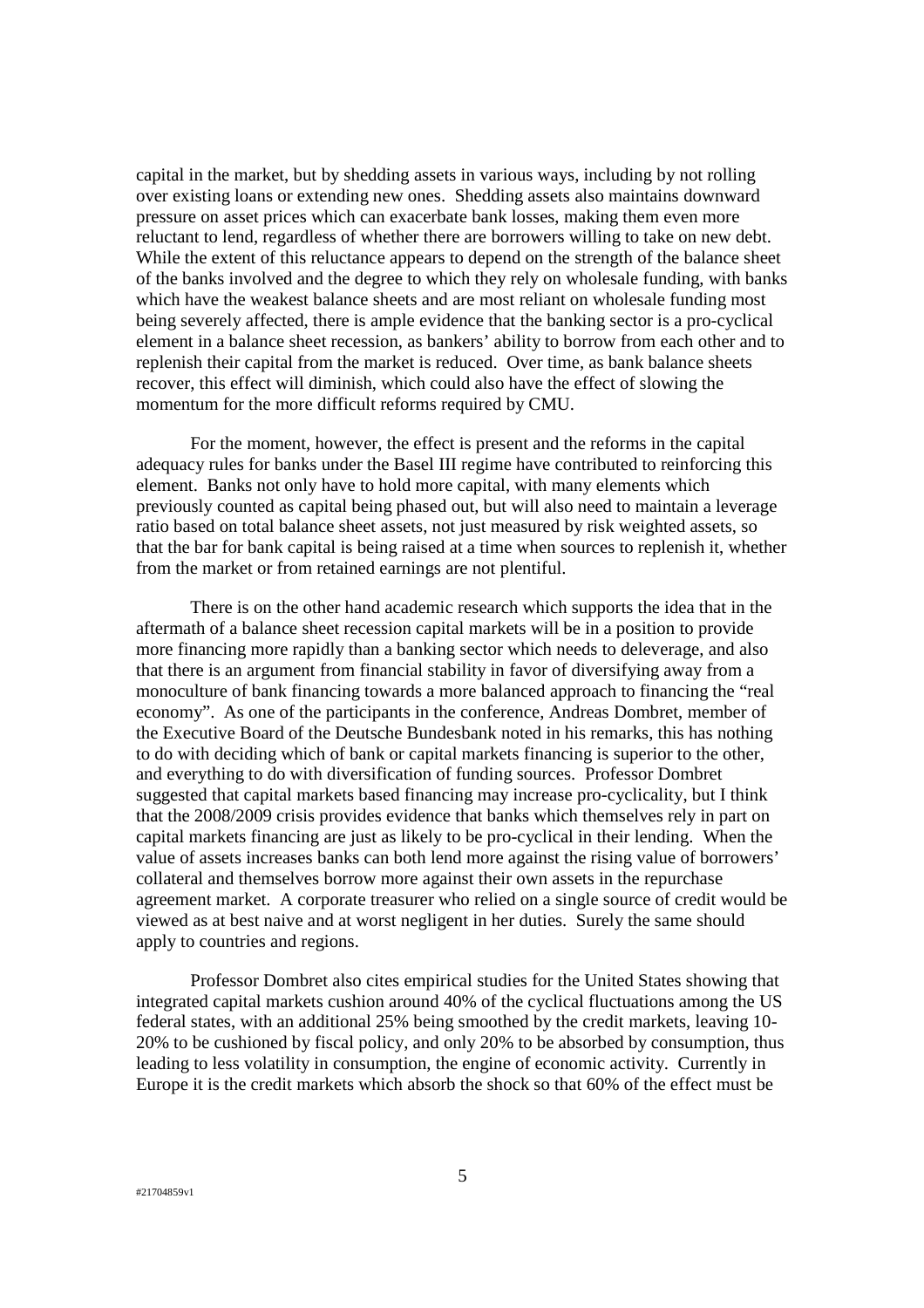absorbed by consumption, leading to significantly greater volatility. The recent Bank of England study on the CMU published in February  $2015^8$ , puts it this way: a 10% fall in income in EU countries can depress household consumption by up to 0.6%, versus 0.2% in the US and Canada. As one of the public sector participants at the conference put it, capital markets, especially equity capital markets, allow cross-border risk sharing in a way that cross-border lending cannot.

There are also important political considerations which speak in favor of the project. It allows the EU to develop "a project for 28", i.e. one involving all the European Union Member States. Coming after the Banking Union which only involved 18 and then 19 Member States, this can be a way to keep the EU's financial center, London, in the game at a time when the status of the UK as a member of the EU is again being put in question. It also holds out the promise of being able to do something to boost growth in Europe at a time where the European Union, as a result of the policies applied in Greece, Ireland, Portugal and Spain as a condition of EU support in their debt crises, has increasingly become associated with austerity and sacrifice, rather than peace and prosperity, thus resulting in alarmingly low levels of support for the European Union even in countries that were among the initial signatories of the Treaty of Rome. Doing this in a way which promises to increase access by the poster boys of the EU's real economy, the SMEs, to more diverse sources of financing is an additional bonus. Europeans are reflexively pro-SMEs. SMEs are not corporate giants, which can be hard to love, but family owned enterprises. There are 21.6 million of them and they employ 88 million people, representing 58% of Europe's value added and 67% of Europe's employment. According to ECB data quoted in the AFME/BCG study discussed more fully below<sup>9</sup>, loans to non-financials in the Eurozone and the UK have fallen by 11% over the course of 2013. If one focuses on loans to the non-financial sector of less than  $\epsilon$ 1 million, which can be used as a proxy for lending to SMEs, those loans fell by 4% according to this study, with the fall being greatest in the countries most affected by the crisis. However, as discussed more fully below, it is not entirely clear that any shortfall in SME financing is due to supply side rather than demand side issues, so that, as Douglas Elliott of Brookings has observed, promoting the CMU as an aid program for SMEs may backfire if, for cultural or practical reasons, SMEs turn out to be uninterested in capital market access.

However, at a time when EU banks are suffering from narrowed margins due to low interest rates and tightened capital adequacy rules, offering them an alternative source of revenue through fee-based capital market activities which are less capital intensive than their traditional lending business, should be welcomed by the industry

<u>.</u>

<sup>&</sup>lt;sup>8</sup> Niki Anderson, Martin Brooke, Michael Hume and Miriam Kűrtősiová, Bank of England Financial Stability Paper No. 33, A European Capital Markets Union: implications for growth and stability, February 2015.

<sup>&</sup>lt;sup>9</sup> Association for Financial Markets in Europe and the Boston Consulting Group, Bridging the growth gap, Investor Views on European and US capital markets and how they drive investment and economic growth, February 2015.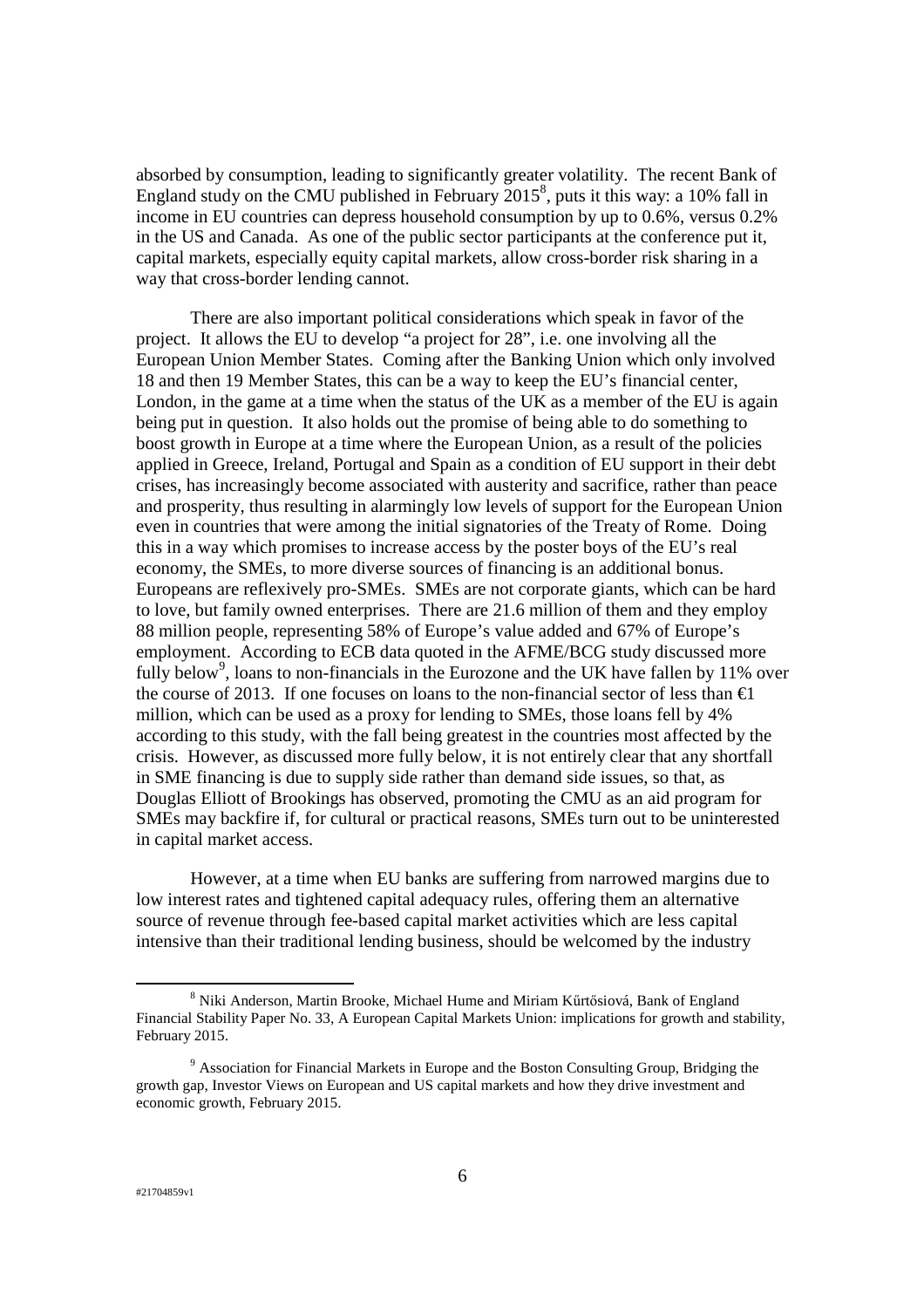itself. A revival of securitization should allow banks to reduce their balance sheets while increasing their lending capacity in proportion to the loans they can securitize. Of course, these last two initiatives will also profit the so-called shadow banking sector, a group even less popular that the regulated banks. At some point, the political implications of this issue will no doubt have to be faced up to. But in the meantime one could also say there is a political dimension in the project for the financial sector as well. It has been the subject of much criticism since 2008 for its role in the financial crisis and the recession which followed. It is now being offered an opportunity to show what it can do for the common good to help promote growth and investment in the real economy. This is not an opportunity it should let slip away, but one it should rather grasp with enthusiasm.

In responding to the consultation, however, I would hope the industry would be careful that its response not be seen primarily as a wish list for the rollback of regulatory reforms and political initiatives undertaken since the financial crisis. It is clear that some reforms seem to go in a direction incompatible with the goals of a CMU. For instance, the proposed financial transactions tax (FTT) proposed by the Commission in September 2011 to apply to transactions in shares, bonds and derivative products among financial institutions seems incompatible with the goal of boosting liquidity and reducing volatility in capital markets. Less liquidity and more volatility may also result from the new leverage ratio introduced under the Basel III rules, since the ratio is expected to reduce the inventory of securities financial institutions can afford to hold.

Lord Hill has been quoted as saying that "now is a sensible time to take stock of the overall impact of regulation, in particular the legislation of the last five years, and look at it through the prism of jobs and growth …To make sure that we have got the balance right between reducing risk and fostering growth." This is clearly music to the ears of the industry, but I would hope its response will be carefully calibrated with reference to both political and economic realities. There is, for example, evidence that regulators and supervisors are concerned about the impact of the leverage ratio and would be open to reasoned evidence that its effect might be counterproductive. A systemic argument can also be made that this measure repeats the mistake of pre-crisis regulation in that it focusses on the health of individual institutions while ignoring its macroeconomic effects on the stability of the markets in which the institutions operate. I see no similar evidence of official concern on the FTT front.

At this point it is worth noting that the Green Paper assumes that the CMU agenda will promote investment in infrastructure and by SMEs, which will in turn promote a return to growth. There is however a line of thinking to the effect that the pre-crisis levels of growth people have in mind, especially when they analyse the current recovery, may simply not be sustainable and thus that there is no "investment gap" to be closed by measures such as the CMU. One need not adhere to the overall theory of secular stagnation put forward by Larry Summers to be concerned by the sharp demographic slowdown in Europe, coupled with lower total factor productivity growth. Daniel Gros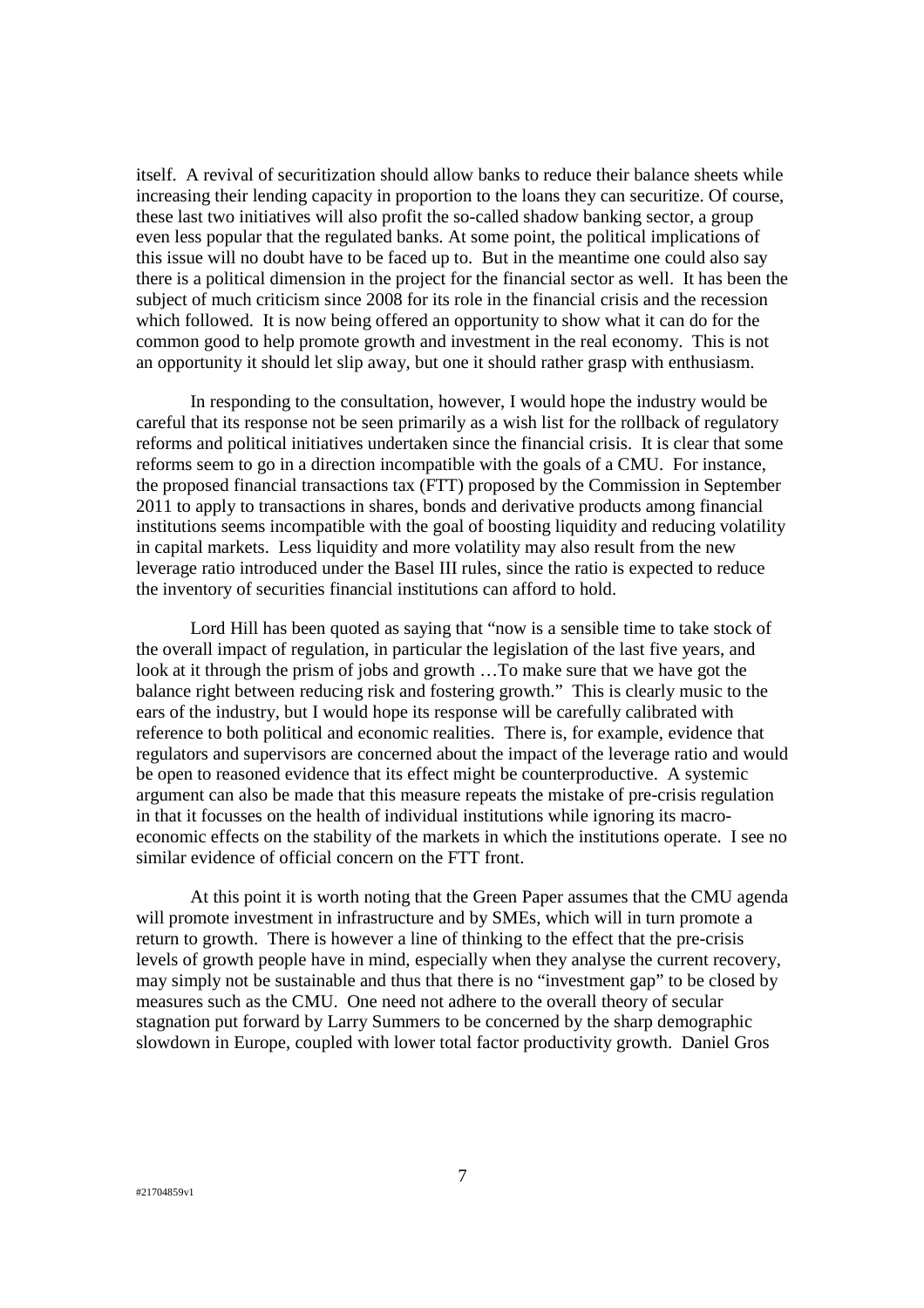examines these factors in CEPS Policy Brief No.  $236<sup>10</sup>$  and comes to the conclusion that current demographic trends in Europe imply a significantly lower growth rate, which in turn implies that a lower (equilibrium) investment-to-GDP ratio will be needed to keep the capital/output ratio in Europe constant. Thus, seeking to boost the investment rate in the short term may succeed mostly in pulling forward investments which might have been made anyway and not really contribute to growth. Alternatively, it could result in reducing the rate of return on investment which would tend to contribute to moving investment out of Europe. In other words, there could be elements of pushing on a string in trying to increase investment. It is my personal impression that businesses, including SMEs, are not investing mainly because they do not see increased demand for their goods and services sufficient to justify the cost of the investment. The conclusion Daniel Gros reaches is that increasing consumption must come first, as it has in the recoveries in the US and the United Kingdom. Unfortunately there is little evidence of a consensus to do this in the EU.

Because SMEs are largely privately held, we have only anecdotal information on why they do what they do. We have better information about publicly held companies whose public reporting shows many of them sitting on large amounts of cash and using more of that cash to repurchase their own stock, pay dividends or acquire existing productive capacity from other companies rather than to make new investments to expand their own productive facilities. This would tend to reinforce the view that industry in general does not see a lot of productive investment opportunities in the current economic climate, regardless of whether or not funds are available for this purpose.

To come back down to earth from the macroeconomic sphere, a second issue raised by the CMU project is where will the investors for the expanded capital markets come from? As the excellent Bank of England Financial Stability Paper No. 35 of February 2015 on the CMU cited above  $10^{11}$  points out, banks provide the lion's share of financing in Europe because that's where the European savings are, not in mutual funds, pension funds, asset management companies, venture capital funds, the equity markets and bonds. One of the participants at the conference suggested that half of European savings are held in the form of bank deposits. The Commission Staff Working Document accompanying the Green Paper notes that 96% of EU households have deposits with a bank, but only 5% have direct investments in bonds and 10% in shares, while 11% own shares of a mutual fund and 33% are invested in a pension plan or life insurance. Looking at asset allocation, the Staff sees currency and deposits representing 33% of households' financial assets. In contrast, US households hold only 13% of their financial assets in bank deposits, compared to  $31\%$  in equity<sup>12</sup>. What will push these savings

 $10$  Daniel Gros, CEPS Policy Brief No. 326, Investment as the key to recovery in the euro area? 18 November 2014.

 $11$  See footnote 3 above.

<sup>&</sup>lt;sup>12</sup> Commission Staff Working Document, Initial reflections on the obstacles to the development of deep and integrated EU capital markets, accompanying the document Green Paper Building a Capital Markets Union, February 18, 2015, p.28-29.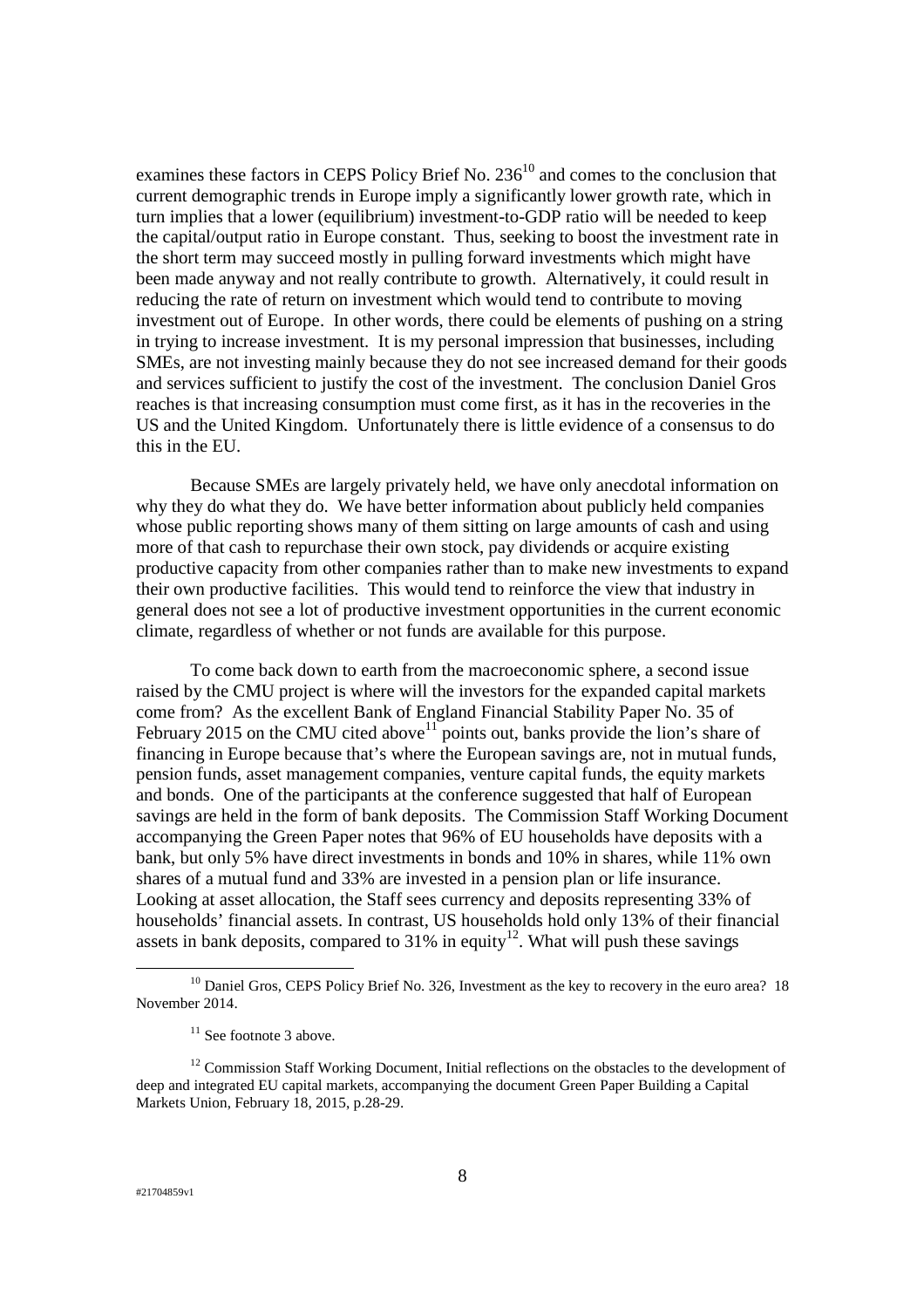towards the capital markets? Perhaps zero and negative interest rates will help. But so long as most European pensions are either provided by the state or simply by line items on corporate balance sheets rather than by segregated funds to be invested independently as in the US, it is hard to see where the European money is to come from.

There was a lively debate at the conference on whether it was too late for this European pattern to change. One academic panelist challenged the status quo by pointing out that if European corporates came to the same conclusion US corporates had come to, which is that payments into a defined contribution plan could be considerably cheaper for them than an ongoing commitment to provide a defined benefit to retirees, this pattern could change in Europe as well. With pension and retirement obligations being discounted at record low interest rates, these are sure to be growing at an alarming rate, so that a shift to defined contribution payments should be making more and more sense to corporations. Dirk Schoenmaker's contribution to this volume sets out this argument in more detail. It is also possible that in countries which realize that public pensions may not be sufficient to allow a comfortable retirement, the development of privately funded supplemental retirement funds, such as the "Riester Pension" in Germany, may provide additional private sector funds to be invested in capital markets products. But as matters stand, the estimates the Bank of England arrives at in Financial Stability Paper No. 33 are that currently the sources for capital market investments in Europe range from between 20 to 50% of the amounts available in the United States, broken down by categories of investors. The only exception appears to be the insurance sector, which looks to be 50% larger in Europe, but which is about to become subject to new investment rules under the Solvency II regime for capital adequacy which may significantly restrict its ability to invest freely, as noted in a January 2015 IMF Staff Discussion Note on securitization<sup>13</sup> to which I will return below.

But even if the funds to be invested in the capital markets were equal as a percentage of GDP on both sides of the Atlantic, the impediments in Europe, which both the Green Paper and the Bank of England paper point out would remain. These revolve around market fragmentation, due in part to a "home bias" on the part of investors, especially individual investors, fed by large information asymmetries, including the continuing difficulty in obtaining information about cross-border investment opportunities within Europe, which result in a lack of market depth and liquidity, two key components for attracting outside investment, not only from "all over the world" but also from other Member States. Small scale opportunities will not attract investors, especially institutional investors, in large numbers, especially if the cost of acquiring information is high and the difficulties in exiting an investment are also high. The Bank of England CMU paper cites a 2007 study by BME Consulting according to which 36% of EU investors polled did not even know they could invest in another EU country. Views gathered by the European Union Committee of the UK House of Lords indicated that

<sup>&</sup>lt;sup>13</sup> Miguel Segoviano, Bradley Jones, Peter Lindner and Johannes Blankenheim, IMF Staff Discussion Paper, Securitization: The Road Ahead, January 2015.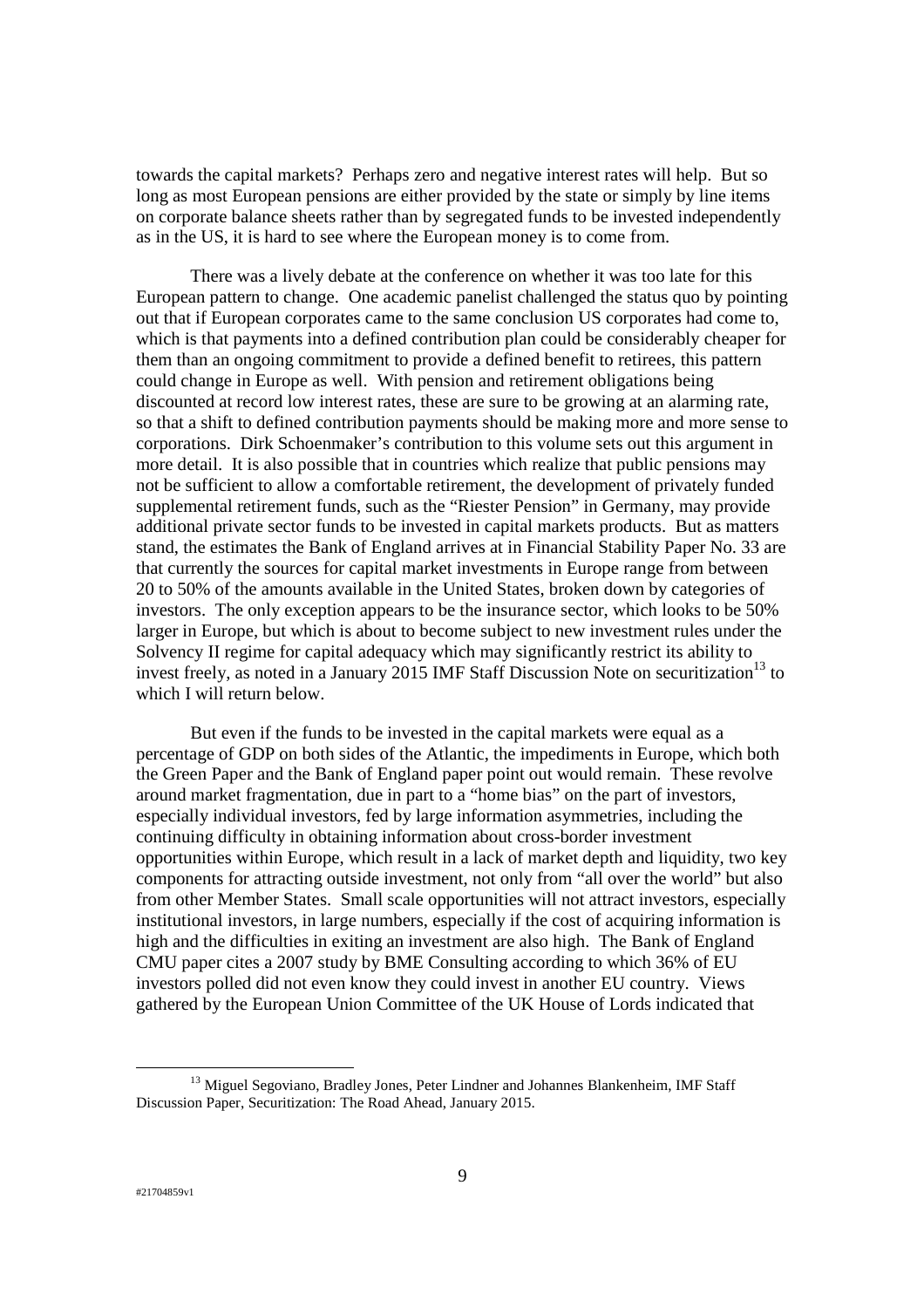some 94% of European citizens shied away from buying a foreign financial product<sup>14</sup>. There is also considerable fragmentation in terms of infrastructure. Véron and Wolff note that whereas there are only three stock exchanges in the US there are either 13 or 15 in the European Union, depending on whose statistics you use.<sup>15</sup>

The Bank of England Paper also considers cultural factors which might result in European SMEs' relative lack of resort to the capital markets as compared to their US counterparts. It notes that in Europe SMEs are largely family owned enterprises which are carrying on an inter-generational project rather than companies founded by an individual with a view to cashing out in an initial public offering. They are consequently publicity shy and disinclined to provide public disclosure about themselves. These observations ring true to my ears. One need only think of how large the family owned Italian clothing and fashion houses became before finally consenting to open their capital to outsiders. I think it is quite possible that even with enhanced access to capital markets, the bulk of SMEs will decline to take advantage of the opportunity to allow other investors into their equity. There is also the question of how much appetite new capital markets investors will have for equity investments, especially illiquid ones in SMEs. A recent report in the German press noted that Germans spend more per year on bananas than on purchases of shares of stock.<sup>16</sup> It has long been known that Germany, a country of risk adverse people, lacks an "equity culture," but even in the US, generally thought of as the home of equity investing, recent studies show that 78% among the younger generation of the Millennials, are not inclined to invest in stock $17$ . Will EU investors be less averse to equities than US Millennials? The historical evidence tends to point to a greater risk aversion among European investors in general, as evidenced by data cited by Véron and Wolff on the maturity of investments, which shows a greater preference for shorter term maturity investments in Europe.<sup>18</sup> This would negate one of the main advantages of capital markets over bank lending, which is the ability to provide loss-absorbing equity capital. I suspect that many of the calculations of the financial stability advantages of the capital markets cited by Professor Dombret and the Bank of England paper depend on this effect. Capital from the capital markets is more shock absorbent than bank debt if it takes the form of equity. If it takes the form of bonds you will end up with the same need for painful restructuring as with bank loans, although if it is held outside the country of the issuer it will have a risk sharing effect across the Union. It is also important to understand, as the excellent Commission Staff Working Document

<sup>&</sup>lt;sup>14</sup> House of Lords, European Union Committee 11th Report of Session 2014-15, Capital Markets Union: a welcome start, 20 March 2015, p.13.

<sup>&</sup>lt;sup>15</sup> See footnote 6 above, p.9.

<sup>&</sup>lt;sup>16</sup> Cash.ONLiNE, Der deutshe Haushalt gibt mehr Geld für Bananen als für Aktien aus, Leider. April 23, 2015

 $17$  Srividva Kalvanaraman, Millennials are saving but their fear of stocks could hurt them, investmentnews.com, April 21, 2015.

 $18$  See footnote 6 above, p.6.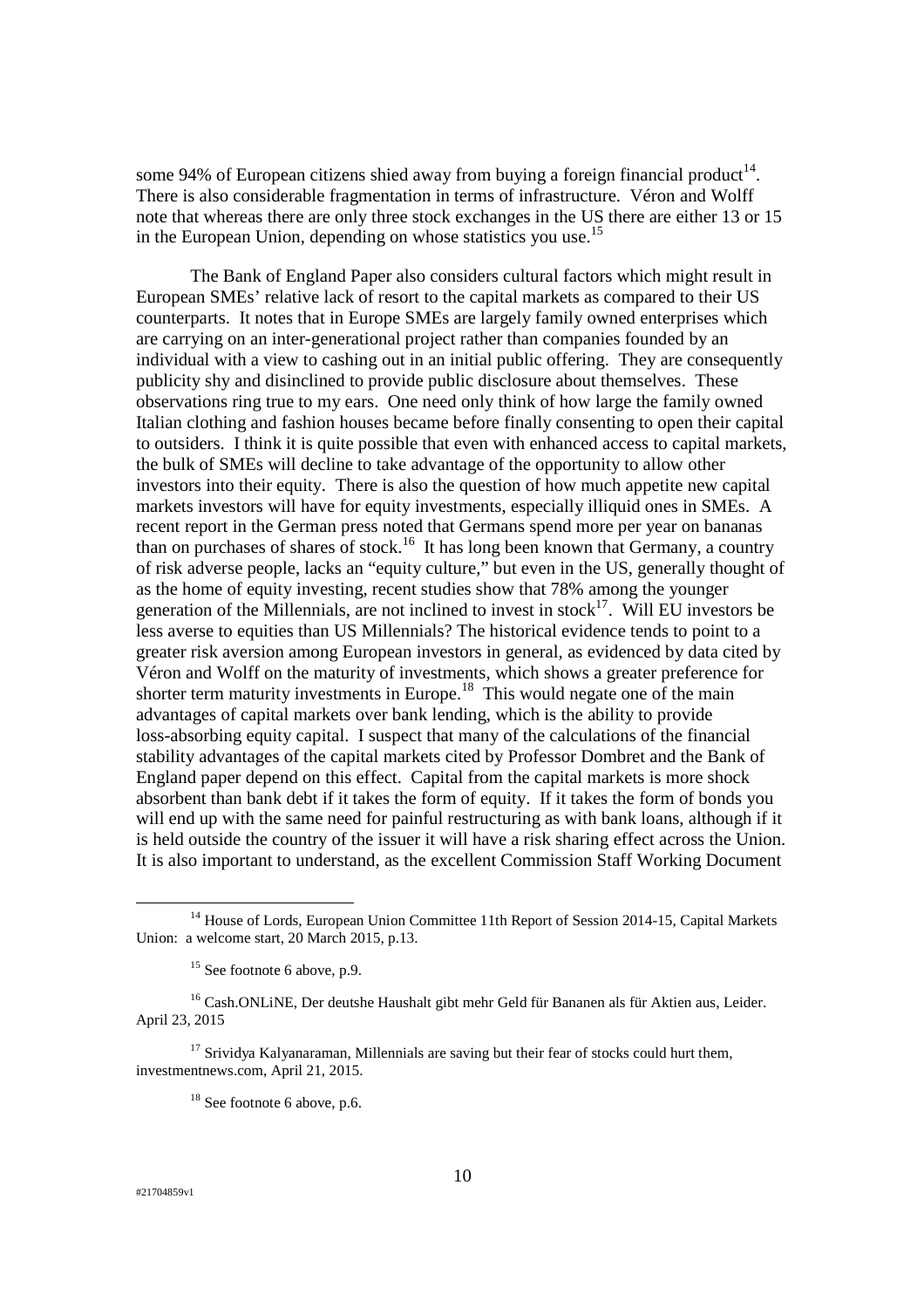accompanying the Green Paper notes, that investor home bias is greatest in EU equity markets, thus limiting the extent to which potential losses can be shared across borders.<sup>19</sup> Véron and Wolff cite a figure of 64% of EU equity holdings being of domestic origins<sup>20</sup> and it recently made headlines in Germany than over 50% of the shares of the companies in the Dax index were held by non-Germans. This is one of the dangers I noted above in identifying the success of the CMU with the number of SMEs which take advantage of the capital markets.

I think that a much stronger argument can be made in favor of SME receptivity to properly structured private placements of their debt, based on my experience over the years with their willingness to cross the Atlantic to access the US private placement market, a topic to which I will return below. The Bank of England Financial Stability Paper also endorses this possibility and there are estimates that up to 35% of the US private placement market is made up of European issuers. However, there is a certain softness to the data on whether SMEs have a funding gap. An analysis cited in the February 2015 AFME/BCG report entitled Bridging the growth gap cited above<sup>21</sup>, is to the effect that more money is available to European SMEs than to US SMEs, with the outstanding stock of SME finance in the US standing at  $\epsilon$ 1.2 trillion versus  $\epsilon$ 2.0 trillion in Europe and gross financing at  $\epsilon$ 571 billion in the US compared to  $\epsilon$ 926 billion in Europe. While the SME sector is larger in Europe than in the US, providing far more employment (67% versus 49%) and more of the value added (58% versus 46%) according to the report, so that one would expect them to receive more financing, this suggests that a more differentiated view of the financing needs of SMEs may be necessary.

One of the conference participants, Anshu Jain, Co-Chief Executive Officer of Deutsche Bank, cited statistics according to which lending in the EU periphery remains 29% below its pre-crisis peak, while it has fully recovered in the core and that 17% of Spanish SMEs and 14% of Italian SMEs cite access to finance as their most pressing problem as compared with only 9% of German SMEs. Perhaps more importantly, loans below  $\epsilon$ 1 million, those most likely to be made to SMEs, carry an average interest rate of 3%, almost double the 1.63% for loans above  $\epsilon$  million, with interest rate "spreads" between European large caps and SMEs having widened by 47% since 2008. For further details, please refer to Anshu Jain's contribution to this volume. The Commission Staff Working Document contains similar data on loan spreads.<sup>22</sup> So there does seem to be regional need for SME financing which could benefit from a more uniform access to capital. Some differences will of course remain. With liquidity being dependent on the size of bond issues, an interest rate differential between SMEs and large caps is to be expected.

- $20$  See footnote 6 above, p.4.
- $21$  See footnote 3 above, p.27.
- $22$  See footnote 10 above, p.24

 $19$  See footnote 10 above, p.13.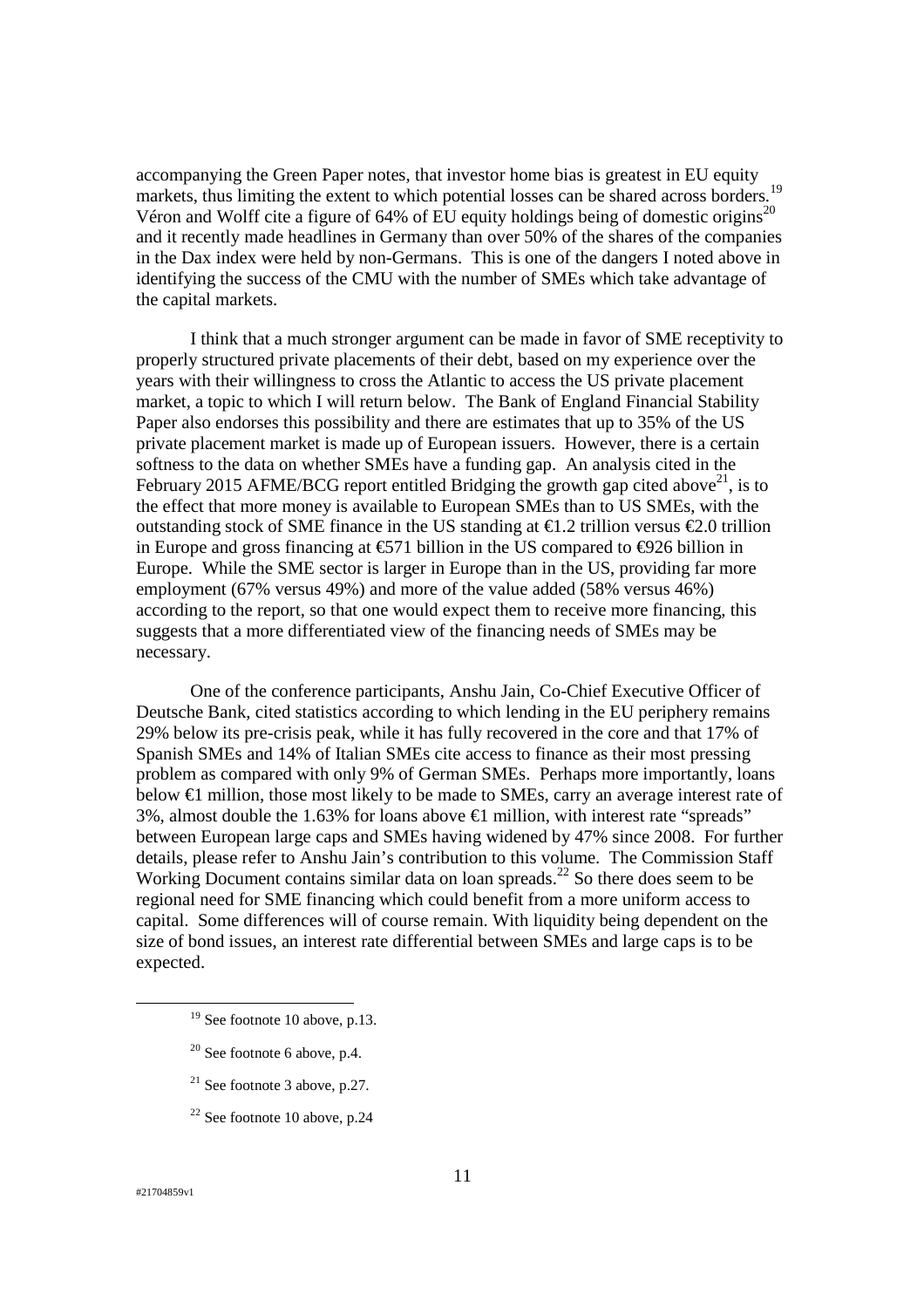With respect to securitization, the Bank of England rightly notes that the size of the US market is influenced - distorted might not be too strong a word - by the presence of the so-called Government Sponsored Enterprises (GSEs), known as Fannie Mae and Freddie Mac, which are now also government controlled since September 2008. They still repackage over 70% of US mortgages, providing a large, liquid and uniform market for securitization products in comparison with the much more fragmented European markets. To that I would add that the US also has the student loan market as a source of homogeneous securitizable loans due to the exorbitant cost of higher education in the US as well as a larger auto loan market, so that the sources for underlying assets available for securitization are correspondingly larger. In contrast, the European market for securitization has historically been reduced by the preference to date of many banks to issue so-called "covered bonds" based on the German Pfandbrief model, under which the loans stay on the originating bank's balance sheet. Covered bonds have three significant advantages for the issuing bank. These bonds can be used as collateral for central bank lending, they get better capital treatment and a percentage of them can count towards the new liquidity requirement under Basel III. So they have been syphoning off much of the raw material for securitization in Europe and, all things being equal, may continue to keep the securitization market smaller than in the US. However, another new feature of Basel III, the leverage ratio, may change that equilibrium. The assets in the "cover" for the covered bonds will in turn have to be covered by a minimum amount of capital, regardless of their risk weighting. This will almost certainly make further issuances of covered bonds more expensive for the issuing bank as keeping a mortgage portfolio on a bank's balance sheet will be more expensive. Although the existing cover for already issued bonds will remain trapped on the issuers' balance sheets, this should free up future assets for securitization. The impact on this trend of purchases by the European Central Bank of covered bonds as part of tis quantitative easing program is for the moment uncertain.

Nonetheless, as the January 2015 IMF Staff Discussion Note on securitization cited above<sup>23</sup> points out, investors incurred large losses on securitized structures in 2007/2008 and while advocates of European securitization may be right that the track record of European securitizations was far better than that of US securitizations in terms of defaults and investor losses, investors do not necessarily make these distinctions and it may take a while for investors to return. The gap between the size of the securitization markets on the two sides of the Atlantic is also enormous, with outstanding representing 59% of GDP in the US versus 11% in Europe. The Note also observes that for insurers in the EU it may be cheaper in terms of capital to hold whole loans than securitizations of those loans. Finally, the Commission's consultation paper concedes that to get this market going will likely require a revision down of the capital cost of holding such securities $24$ .

 $23$  See footnote 6 above.

<sup>&</sup>lt;sup>24</sup> See footnote 3 above.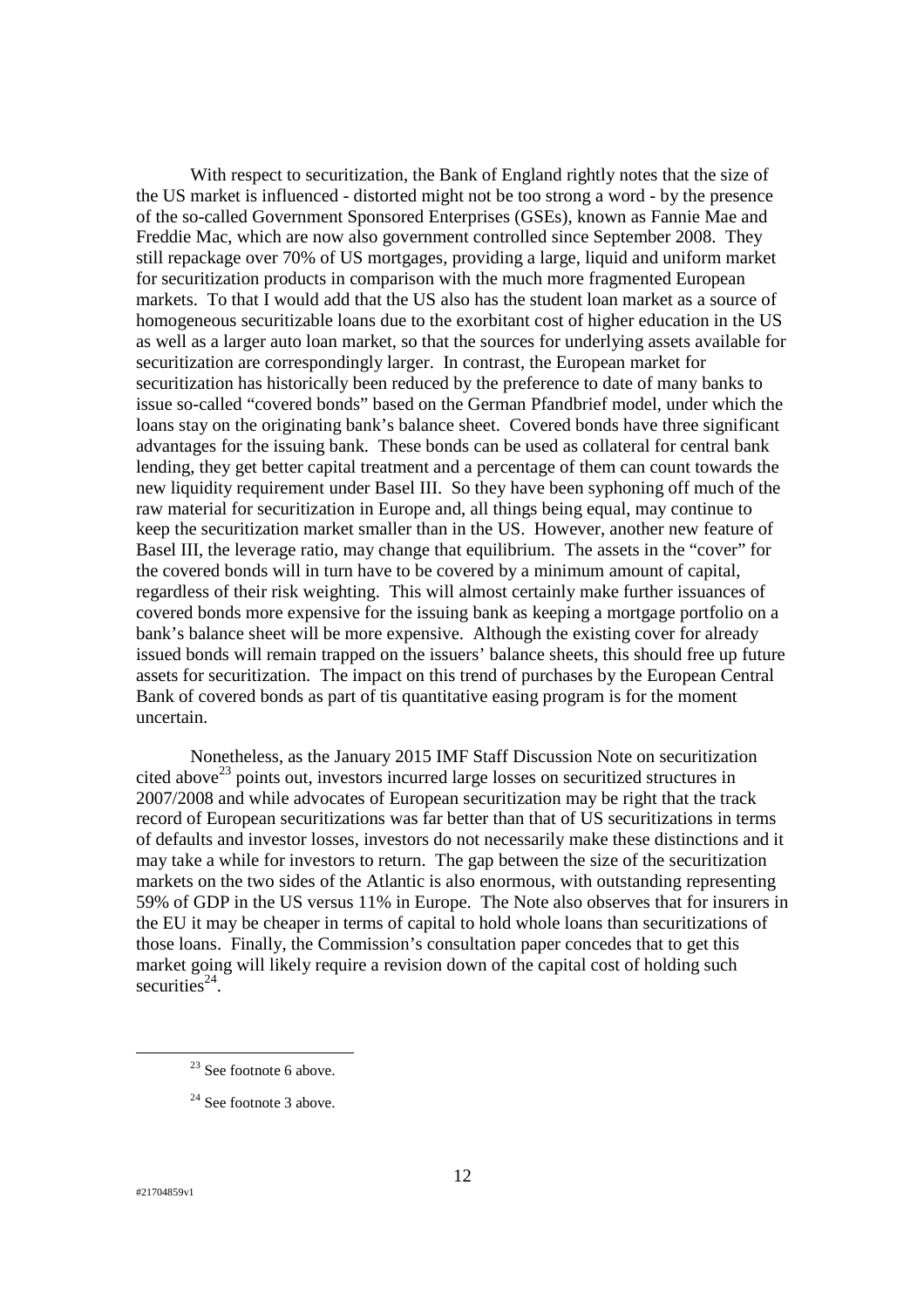Beyond these considerations, as noted by another speaker at the conference, there are still an estimated €300 billion in European savings exported annually which might be available for investment in Europe if we could figure out whether their export is due to a lack of opportunities in Europe or problems with the plumbing of the European capital markets. Of course some of this amount is cyclical rather than structural, so would need to be adjusted, but it is a significant amount.

There is also the question of how the project proposes to attract investors "from all over the world" and with what kind of products? If the investors to be attracted are large institutions, their requirements as to type of instrument and size and liquidity of markets, given their own size and scope, may well be very different from the requirements and preferences of domestic European investors. There is no patent recipe for this. The representatives of the funds industry at the conference suggested a number of sensible measures mostly centering around the indisputable need for greater transparency. However, while agreeing that they would improve the market, I fear they will prove both expensive and difficult to implement. The Green Paper also notes a number of these, including, for SMEs, the absence of consistent accounting standards across Europe.

There is, of course, already a consistent set of accounting standards for publicly traded companies in Europe, in the form of International Financial Reporting Standards (IFRS). The problem is that the conversion from local accounting standards, for example the Handelsgesetzbuch (HGB) in Germany, under which local companies are required to prepare their individual (i.e. unconsolidated) financial statements for corporate law and tax purposes, to IFRS can be expensive and complex, as all of us who have been involved in IPOs in Europe, where IFRS statements are required, are aware. The Green Paper suggests the possibility of a simplified version of IFRS for SMEs, especially for those seeking access to certain trading venues and, presumably also for private placements. I think that a sort of "junior IFRS" for SMEs would be counter-productive. It would involve the cost of preparing a second set of financial statements, but these financials would not be acceptable for use if the SME ever wanted to take the next step and go public on a regular stock exchange, thus requiring a second conversion. The Commission Staff Working Document notes that the IASB has already developed a simplified form of IFRS financial statements for SMEs, but does not allow them to be used for listings.<sup>25</sup> Based on my experience with the adoption of IFRS by German companies, I would also expect a prolonged period of uncertainty and experimentation as to the content, meaning and reliability of these "junior IFRS" financials, thus reducing their usefulness to both issuers and investors.

The reflex to seek for simplification and exceptions from accounting rules is certainly a natural one. It was also part of the program which the US Congress put together in the so-called JOBS Act (the Jumpstart our Business Startups Act of 2012) but which has turned out not to be used by the intended beneficiaries, the so-called Emerging

 $25$  See footnote 10 above, p.26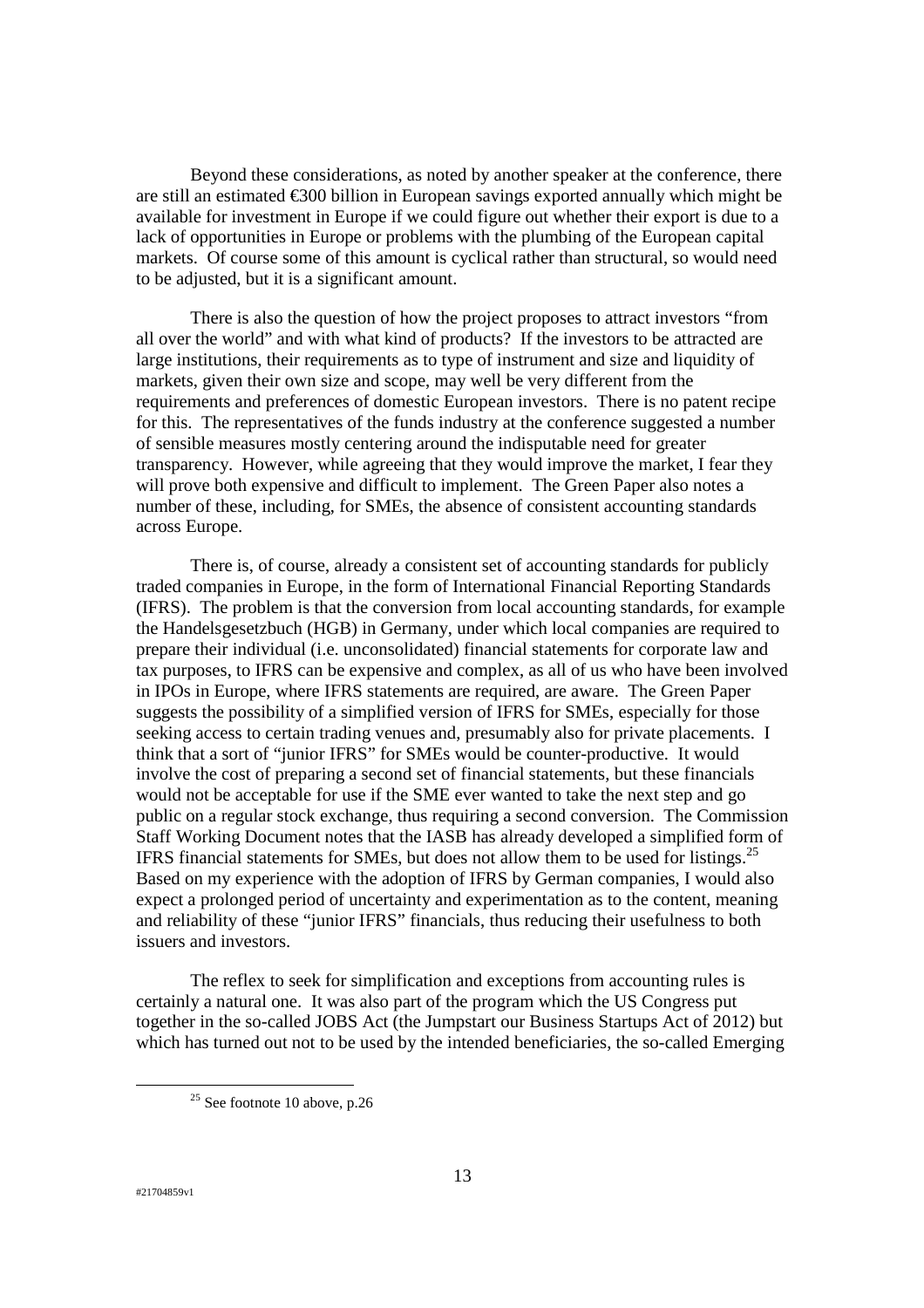Growth Companies (EGCs). In fact, in a list of seven potential advantages the JOBS Act provides ECGs compiled by Ernst & Young,<sup>26</sup> reduced financial statement requirements came in second to last among investors. The two main advantages offered by the JOBS Act according to this list were the ability to publish only two rather than three years of audited financial statements and deferred effective dates for new accounting standards. However, one year after adoption of the Act, 2/3 of the EGCs were not taking advantage of the ability to show only two years and 79% were not taking advantage of the deferred adoption of new accounting standards according to the Ernst & Young report. The failure to use slower adoption of new accounting standards may well be due to the way the Securities and Exchange Commission (SEC) implemented the rule and the three versus two years relief is a different issue from simplified financial statements, but the US experience shows that well intentioned tinkering with financial statements may not bring the expected benefits.

That said, I understand that the issue across Europe is far from trivial, both from the view of international comparability of financial statements and because of the sometimes very different principles on which "local GAAP" is based. For example, HGB statements were designed primarily for use by and protection of creditors, while IFRS attempts to reconcile the greater pro-shareholder orientation of US GAAP with a more simplified or principled approach to presentation where things such as "hidden reserves" allowed by HGB would be disclosed. However, European private issuers generally use their domestic financial statements when accessing the US private placement market and the lawyers and investors involved become familiar enough with those statements and how financial covenants work under them to do those deals, so it may be that uniform financial standards turns out to be one of those "nice to have" elements which are not "must haves".

I also tend to question how essential requirements for uniform tax treatment, corporate governance and insolvency law, which both the Green Paper and several participants at the conference have proposed could be necessary or useful for the CMU to succeed, actually are. I have no doubt as to the usefulness of these items as ways to simplify and enhance access by European issuers to the capital markets. However, there can be an element of "wish list" building in these arguments which reminds me of the two Giovannini reports on Cross-border Clearing and Settlement Arrangements in the European Union from November 2001 and April 2003, which ended up dealing with far more than just clearing and settlement. Among the barriers to clearing and settlement the reports identified, Barrier 3, for example, dealt with differences in corporate law, Barriers 11 and 12 dealt with taxation, Barrier 13 with laws of property ownership and Barrier 15 with conflicts of law.<sup>27</sup> If adopted, they would clearly make clearing and settlement much earlier. In the same way, all the foregoing suggestions would simplify expansion of capital markets in the European Union, but need to be examined in the context of

<sup>&</sup>lt;sup>26</sup> Ernst & Young, The JOBS Act: One-year anniversary, April 2013.

 $27$  The Giovannini Group, Second Report on EU Clearing and Settlement Arrangements, April 2013, pp.9-13.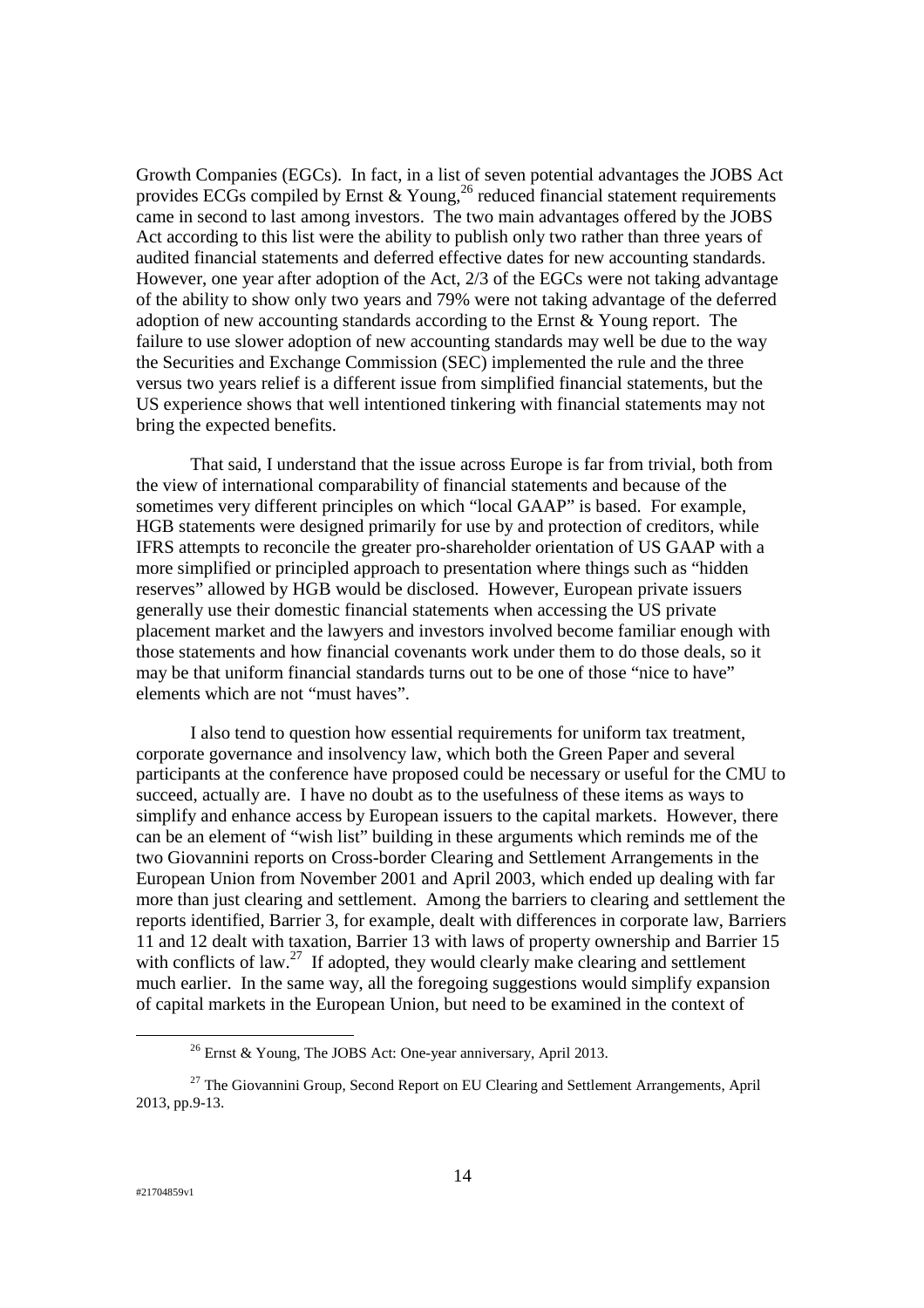various parts of that market and of the overall project, including market access for SMEs, securitization and private placements.

One point repeatedly made is the impediment which the "tax bias" in favour of debt over equity presents, since interest paid on debt by a corporation is tax deductible whereas dividends must be paid out of after tax earnings. While I think that this is undoubtedly true, it is just as true in the US and despite this bias on both sides of the Atlantic, one side has significantly broader and deeper capital markets. So I do not think tax bias is the key to this difference. Besides which, since under EU rules changes in EU taxation measures require unanimity of all 28 Member States, insisting that this must change could be seen as tantamount to finding the greatest conceivable obstacle and declaring it to be essential to the project. Actually, as Véron and Wolff point out, the experience of the FTT shows there is another route to tax changes within the EU, based on the enhanced cooperation procedure, which allows member states to agree among themselves and only for themselves on an approach to taxation.<sup>28</sup> While the FTT may be a poor example to use, given that it appears seriously at odds with the CMU, it does suggest that a basis for change could be found which does not require unanimity and thus avoids a veto by one or a few Member States. If it can be applied to throw sand in the gears of securities transactions, it could also be applied to change the tax bias towards debt, if there was the political will to do so.

With respect to the argument that absent uniform - and presumably high corporate governance standards no one will invest, I suggest that the rush to invest in Alibaba tends to prove the contrary, as does the experience of US internet and print media companies which have two classes of stock, super voting for insiders and low voting for investors. In addition, the sometimes significant differences in state corporation law among the 50 states of the US have been taken in stride by investors. Investors are often ready to make accommodations if presented with an appealing investment case. Thus, I consider differences in corporate governance as an obstacle to be overcome, but not a "must have." I understand entirely that with respect to insolvency law differences in judicial procedure under which an insolvency proceeding may take nine months in Finland and six years in Italy is a concern. But I would suggest that it is mostly a concern in a securitization context where investors are trying to calculate not only chance of default but also loss upon default over a diverse portfolio, where loss depends crucially upon an ability to estimate how long it will take to recover a portion of one's investment. Chart 7 on p.19 of the Staff Working Document accompanying the Green Paper, taken from the World Bank Doing Business report 2014 shows how closely recoveries in insolvency correlate with the length of the insolvency proceedings in various European jurisdictions<sup>29</sup>. The Staff Working Document goes on to state that harmonization of procedures is only a first step and that "as long as insolvency law remains national in character" investors will have difficulty assessing the risks of cross-

 $28$  See footnote 6 above, p.13.

 $29$  See footnote 10 above, p.20.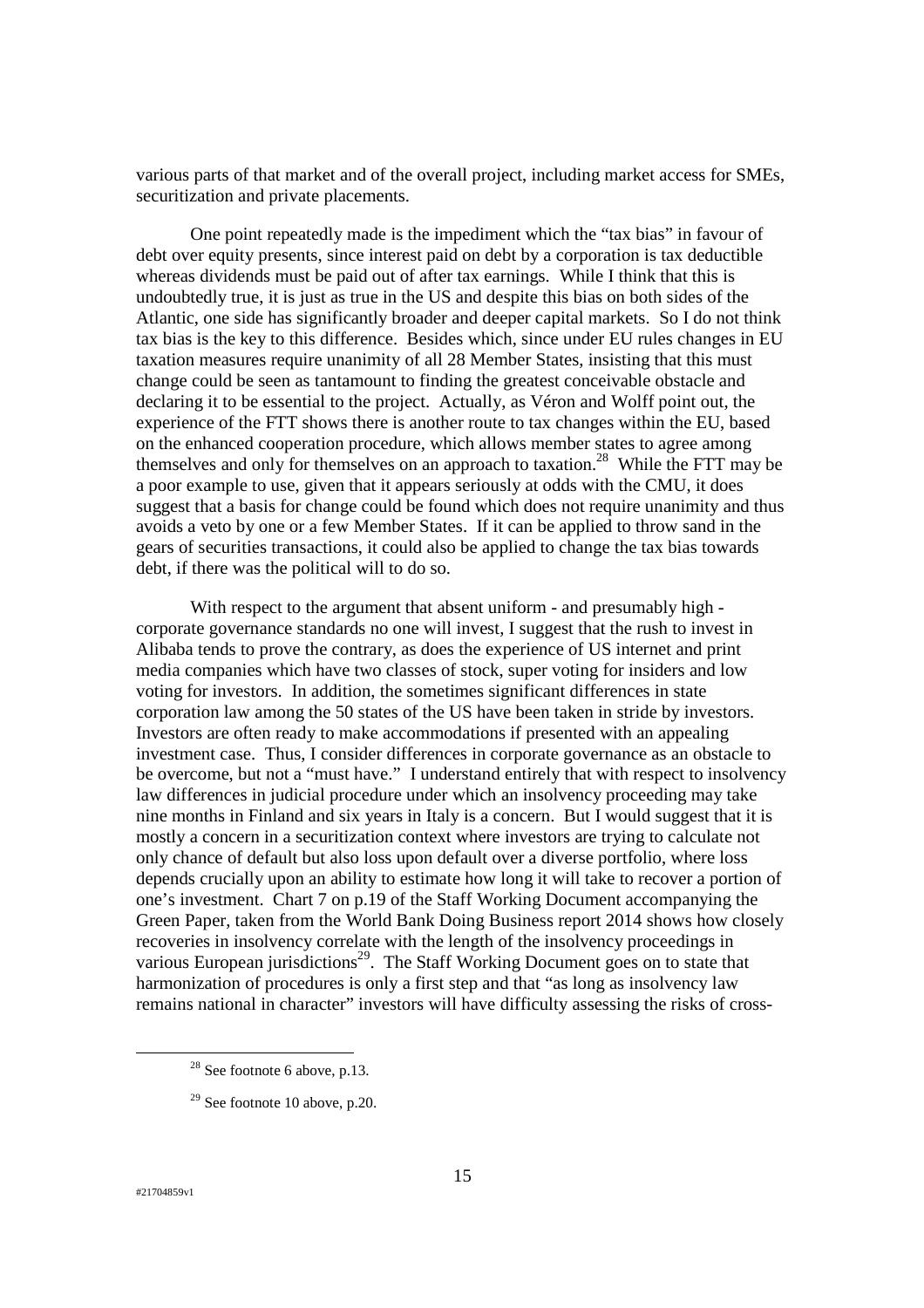border investments and will be reluctant to make them<sup>30</sup>. Putting the bar at a European level insolvency law seems a very high hurdle indeed. So, yes, insolvency procedure can be an important concern for securitization, but as I do not believe that SME debt is likely to be securitizable, as it is far too heterogeneous, I think this issue is far less important for SME access to capital markets. I know there has been talk of securitizing SME debt, and in fact commission consultation paper on securitization cited above mentions the existence of ongoing projects to securitize SME debt in the European Investment Bank and the European Investment Fund $31$ but when pushed, most experts, even on the Commission staff, acknowledge that simplified securitization would most likely apply to other bank assets. This would, as noted by Charles Roxburgh, Director General, Financial Services, HM Treasury in his statement to the House of Lords Committee, whose report is cited above, free up room on bank balance sheets for more SME lending. I think this route is more likely to be followed rather than trying to securitize SME loans themselves to any great extent. This conviction is reinforced by the data cited by Véron and Wolff concerning SME securitizations. There appears to have been virtually none which were sold to the public since 2007-8. Instead those which have occurred since, apparently principally in Italy and Spain, have been retained on the balance sheets of the issuers and used for collateral for borrowing from central banks.<sup>32</sup> That is to say that the originator of the loans, which knows the credit quality of the issuers retained them.

In contrast, what I do not think can be put only in the category of merely "nice to have" is, as noted earlier, a single rule book, uniformly applied, and there lies a serious problem. There is in theory an entity which is charged with setting uniform standards for the European capital markets, ESMA, but it does not have the right to overrule decisions interpreting and applying these standards by the 28 Member State securities authorities. It employs fewer than 200 people, as compared to 3,500 at the SEC or 2,500 at the UK's Financial Conduct Authority. In fact it has fewer employees that the Finnish Financial Supervisory Authority. ESMA's board of supervisors is made up of representatives of these authorities who hold all the votes on the board (neither the chair nor the managing director of ESMA have a vote) and half of its budget is funded by these authorities. There is an ongoing review of the European Supervisory Authorities (ESAs), including ESMA, by the Commission, but it does not exhibit any appetite to attack sensitive issues such a further centralization of authority in securities regulation. And the otherwise excellent Staff Working Document accompanying the Green Paper also tiptoes around the issue. $33$ 

Seen from the outside, one can conceive of two equally unpalatable solutions to this problem. The first is to turn ESMA into a European SEC or found a parallel organization to exercise direct rule making and enforcement authority towards capital

- $32$  See footnote 6 above, p.7.
- <sup>33</sup> See footnote 10 above, p.15.

 $30$  See footnote 10 above, p.20.

 $31$  See footnote 3 above.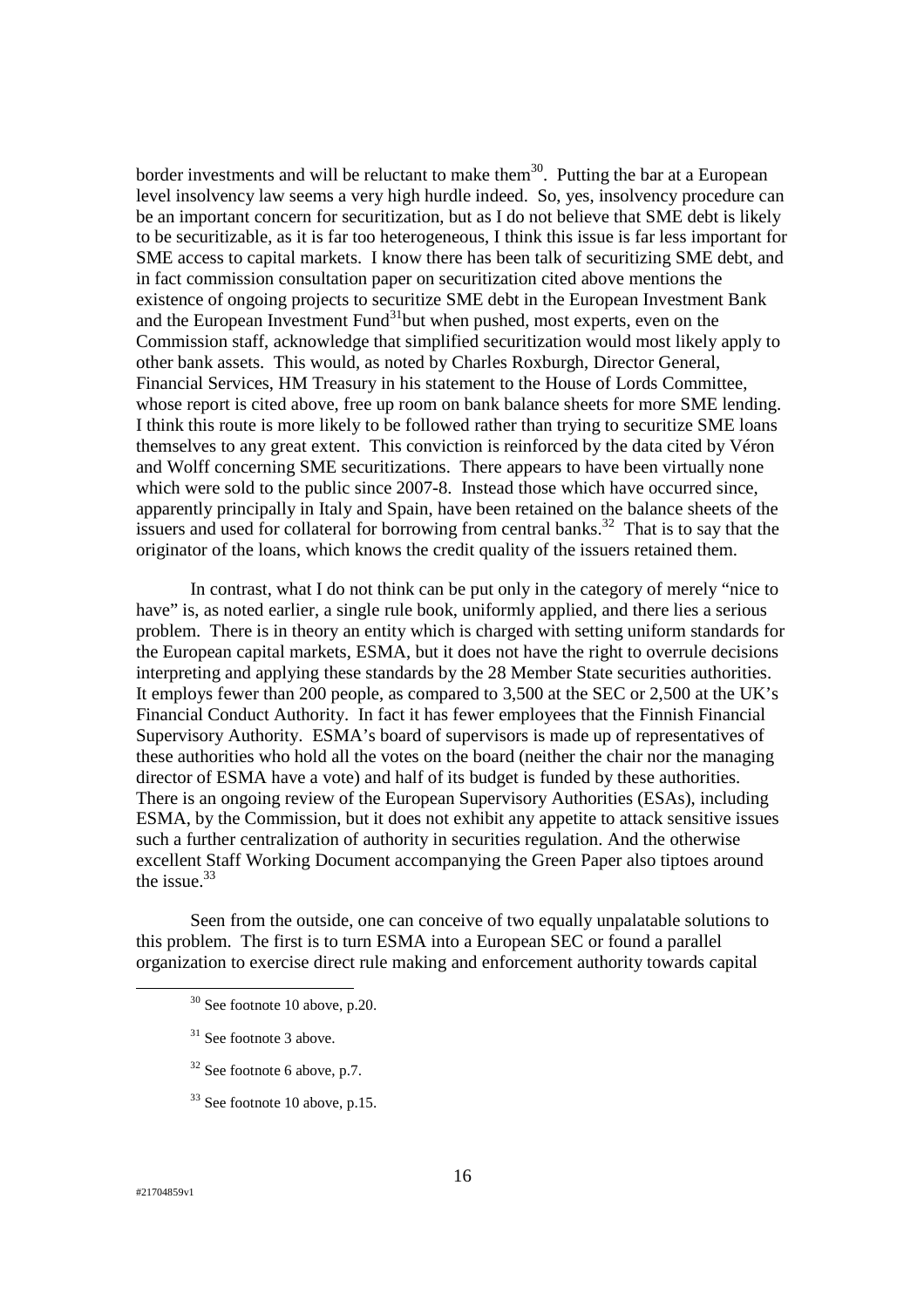markets participants. This is in essence where the Banking Union ended up, with the European Central Bank in a position to overrule national competent authorities. Following this route in the capital markets would almost certainly guarantee alienating the 28 national authorities whose cooperation will be crucial to the success of the CMU project and the number of staff which would have to be hired to accomplish this goal would require years to assemble. The second is to make ESMA write its rules with such a level of detail that the national authorities would have little scope to interpret them differently. This would go against the way regulation has been traditionally written in the European Union, focusing on broad principles rather than crafting detailed rules. I have often compared this to writing a constitution rather than a cook book. Even if the ESMA staff were tempted to write very detailed rules, it would need far more staff than it currently has to do so and this initiative could easily be blocked at the source by the national authorities who sit on ESMA's supervisory board. While it is possible that the competent national authorities will let their powers be diminished willingly, we have an expression for the probability of such events in the US, it is like expecting turkeys to vote for Thanksgiving. The statements by Charles Roxburgh and the Bank of England to the House of Lords Committee cited above make clear that the UK is squarely against the first solution<sup>34</sup> and private conversations with representatives of the Bank of England convince me they are no more enthusiastic for the second.

There are however subtler and far more European proposals being put forward by others more versed in the intricacies of EU law and practice than I which may offer a way out of this problem. Véron and Wolff, for example suggest several bases on which ESMA's powers could be expanded.<sup>35</sup> While some of them strike me as overly optimistic, the idea of granting ESMA "authority to approve new securities issuances and to authorize funds under legislation such UCITS and AIFM, with a transfer back of much the actual regulatory work but as part of a binding EU network in which ESMA would have effective policy control<sup>36</sup> strikes me as cleverly taking a leaf from the "single" supervisory" and "single resolution" mechanisms of the Banking Union model and potentially feasible as part of a characteristically EU solution.

There are also things the private sector can do to advance the project. In particular, the financial services industry could take the lead in developing standards and documentation for a Europe wide private placement market. There are several projects ongoing in this area, including the Pan-European Corporate Private Placement project sponsored by ICMA and announced in February 2015. I find the project very promising, but for one problem, the presence of dueling forms of documentation under English and French law<sup>37</sup>. This is a bit reminiscent of the battle of the Betamax and VHS formats for

<sup>37</sup> Pan-European Private Placement Working Group, Pan-European Corporate Private Placement Market Guide, February 2015, pages 8 and 9.

 $34$  See footnote 12 above, p.29 and 44-45.

 $35$  See footnote 6 above, p.15

<sup>&</sup>lt;sup>36</sup> See footnote 6 above, p.11, citing a forthcoming paper by Alan Houmann and Simon Gleeson, "What would constitute an effective capital markets union".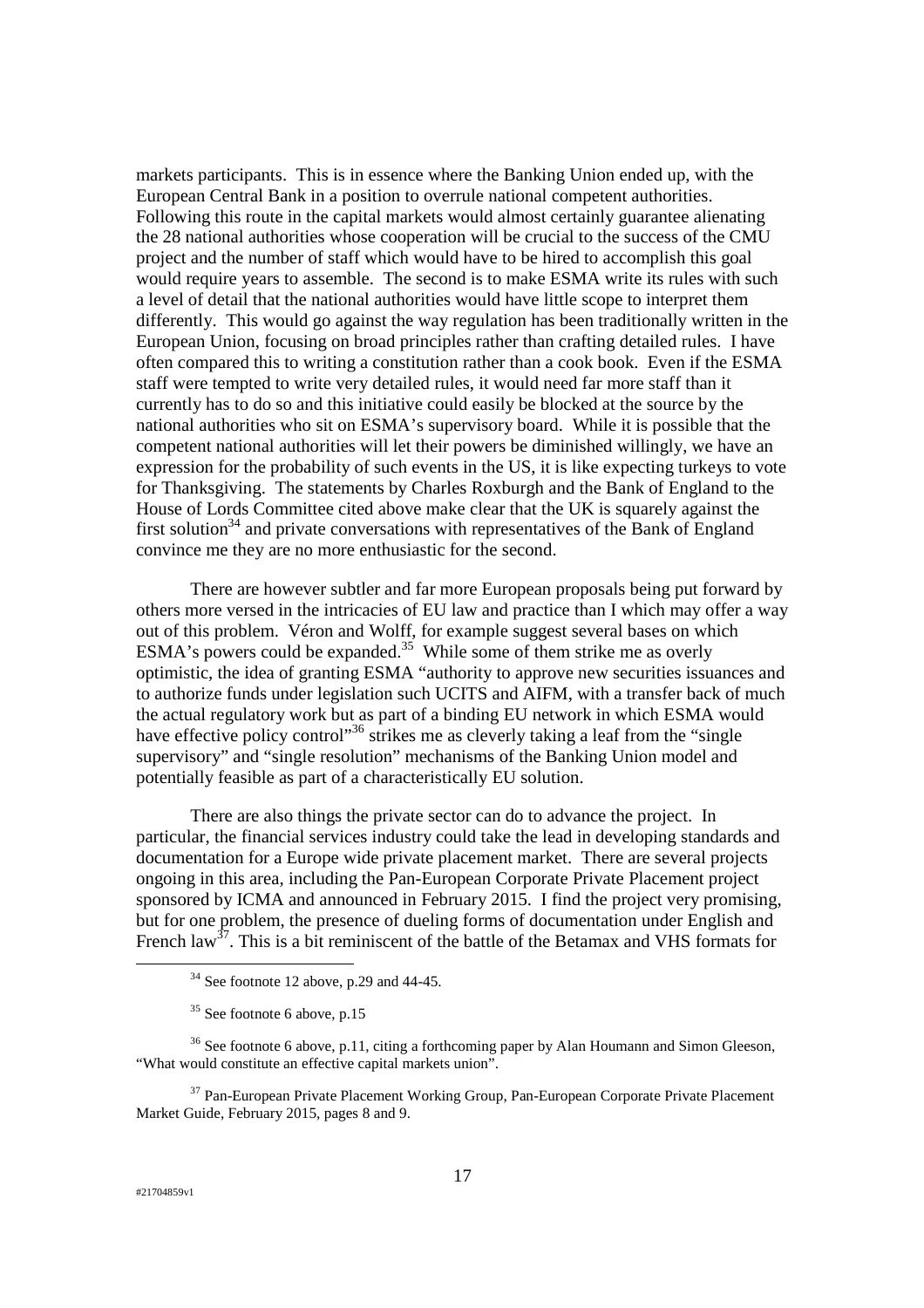video cassettes, which in its day slowed down the spread of video cassettes as consumers could not make up their minds which to adopt. Uniformity can only be achieved with agreed uniform documentation. I agree with the AFME/BCG "Bridging the Growth gap" report cited above which came out almost simultaneously with the ICMA Pan-European Corporate Private Placement Market Guide in February of this year. AFME/BCG advocate standard documentation like that in use in the US debt private placement market in the form of the Model Note Purchase Agreement, developed by the private bar and used uniformly for private placements to US insurance companies. The AFME/BCG report which polled market participants reports that "[i]nterviewees emphasized that the lack of standardization in deal documentation and processes significantly hindered European Private Placement Transactions".<sup>38</sup> I think they are spot on with this observation. While I concede that the Model Note Purchase Agreement may be no one's idea of a masterpiece of legal drafting, the ability to boil choices down to a comprehensible few makes the process much easier on all concerned. It has done for the US private placement market what ISDA's standard terms and conditions have done for the derivatives market.

Having said that, I do not believe imitating the US is the way for the EU to go. References are often made to the JOBS Act and its impact. On that I would note that the Act was focused on facilitating IPOs for EGCs and did this primarily by removing many obstacles the SEC had put in the way of first time issuers over the years and which do not generally existing in Europe. It allows confidential filings, allows EGCs to test the waters before their prospectus has been cleared, reduces executive compensation disclosure and defers the applicability of Sarbanes Oxley Act certification, none of which are issues in Europe. We have seen above that the accounting rule relaxations have not been widely taken advantage of. The Act does contain provisions on crowd funding, but the SEC has yet to issue rules to allow them to be used and discussions with underwriters indicate a wariness towards inclusion of retail investors, so these provisions do not offer much of a model for Europe. I would also add that there is at least anecdotal evidence that institutional investors are increasingly moving into the crowd funding space in their search for yield, so that the nature of these markets may be changing in a way which the public sector has not yet perceived.

There are also any number of other ways in which the US would be a poor model for the EU. I mentioned above that Fannie Mae and Freddie Mac were largely responsible for the larger securitization market in the US. This was not intended to recommend them as a model for Europe. Although it is true that they succeeded in attracting foreign capital to the financial of the US housing market, the US has ended up with a monoculture in mortgage securitization even greater than Europe's reliance on bank financing. Securities class actions are another example Europe would do well not to follow. Finally, I am not sure the SEC is a model for Europe either, although its aura of tough enforcement and the degree of transparency and predictability of market practises

<sup>38</sup> See footnote 10 above, p. 12.